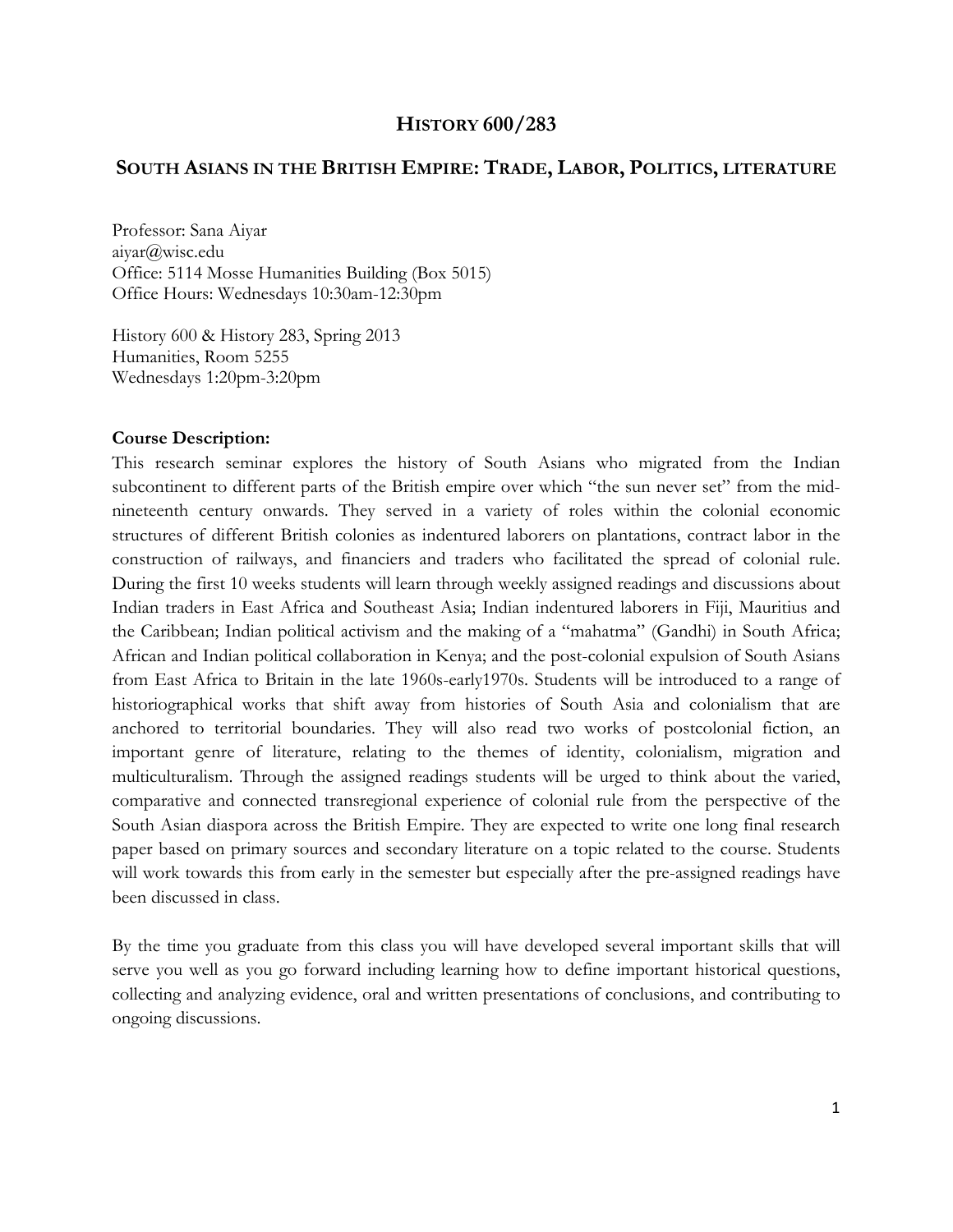Please Note: The history department reserves the right to collect information, including copies of papers, for the purposes of assessing, improving and accreditation of this course and the history major.

# **Assignments:**

- 1) All students are required to attend the Library Workshop organized by the History Department for which you have to pre-register at: http://www.ohrd.wisc.edu/reg/catalog\_course.aspx?groupcoursekey=31638 The workshop is being offered on **5, 7 & 11 February**, from 6-7:30pm, Memorial Library, room 231
- 2) Three strongly recommended meetings with Brett Reilly, Research and Writing Specialist (RWS) during the weeks suggested in the syllabus. Brett can be contacted at bmreilly@wisc.edu.
- 3) From Week III onward students will write a 3-page (double spaced) response paper on the assigned source. **Please refer to the response paper guidelines on the course website for this exercise.**
- 4) From Week III onward students will be divided into teams of two to lead discussion on the week's topic and present their analysis of the assigned primary source at the start of class for 15 minutes. They will circulate **two** discussion questions that should be emailed to me by **6pm** on the Tuesday before class. I will circulate these questions to the entire class. Students should come to class prepared to engage in these questions.
- 5) One-page research proposals identifying the final paper topic and possible primary sources are due in class on **13 March**.
- 6) Students are required to set up individual meetings with me (on **3 & 5 April**) to discuss their research. Please bring the final primary sources you are planning to use to this meeting.
- 7) Students will be paired up to present first drafts of their paper (10 minutes) and comment on another student's paper (5 minutes) on **24 April & 1 May**. First drafts should be received by me and the commentator by **5pm** on **17 April**.
- 8) Final Papers due by 5pm on **8 May**.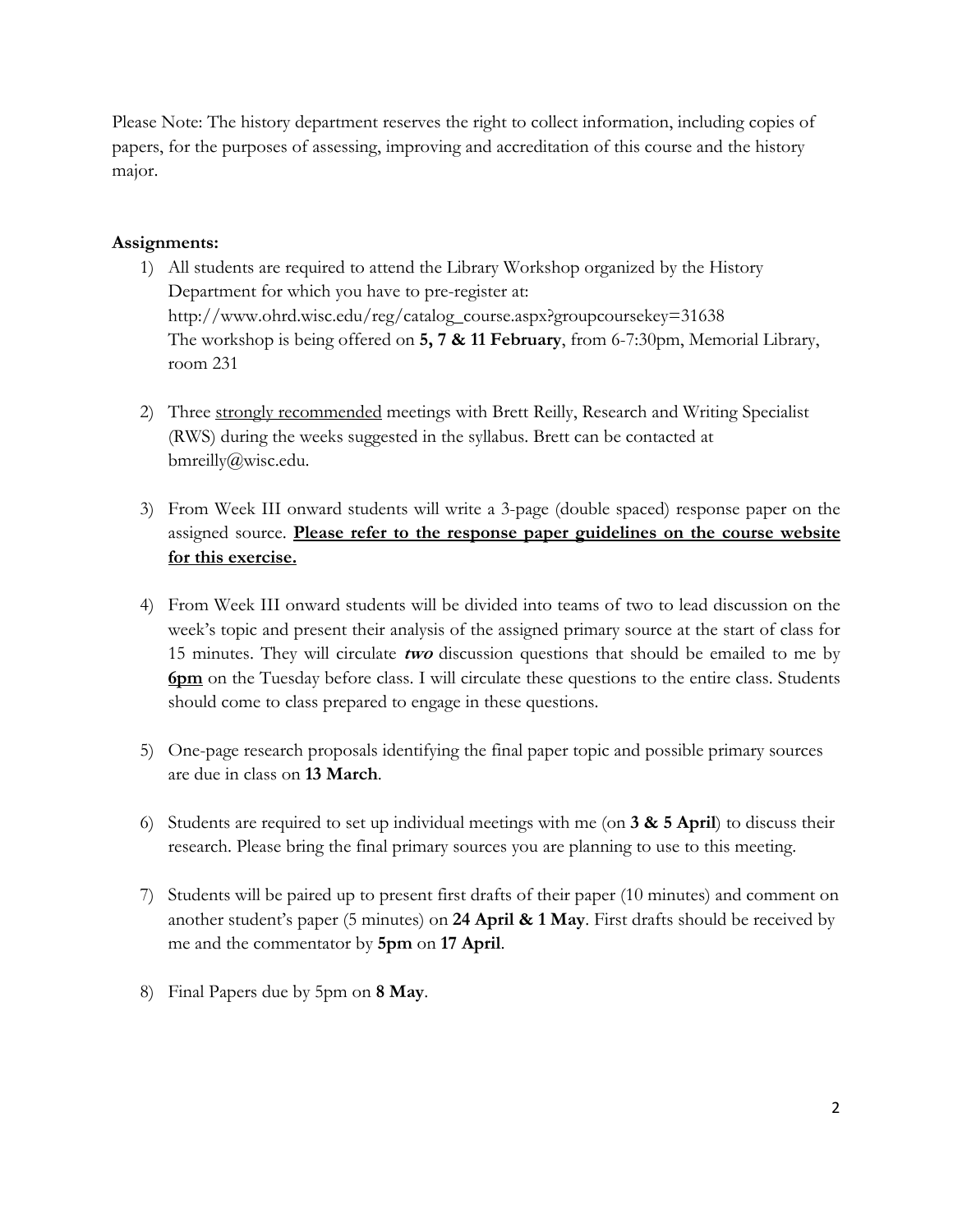**Note:** All requirements are same for students enrolled in the class under History 600 and 283. However, the length of the final paper for History 600 is 20 pages while the final paper length for History 283 is 15 pages.

### **Evaluation:**

Attendance and active class participation: 10% Response papers: 15% Discussion Lead, Paper Presentation and Peer Commentary: 15% Final Paper: 60%

Unexplained absences taken without the instructor's **prior** permission and failure to submit assignments on time will result in a deduction from the overall letter grade.

### **Readings:**

Most required readings are available on the learn@uw course website. Amitav Ghosh, *Sea of Poppies* and David Dabydeen, *The Intended* are available for purchase at the university book store. Second hand books of the same can be purchased from amazon.com.

Journal articles not on the course website can be downloaded online from MadCat. Links to online material (required watching/reading) have been indicated on the syllabus. Please contact me at least 24hrs before class if you haven't been able to access readings/online links for any reason.

# **CLASS SCHEDULE & REQUIRED READINGS**

# **Week I, 23 January INTRODUCTION & ORGANIZATION**

### **Week II, 30 January BRITAIN AND THE INDIAN OCEAN**

Sugata Bose, *A Hundred Horizons*, ch 1 and conclusion Thomas Metcalf, *Imperial Connections*, Introduction Hugh Tinker, *A New System of Slavery*, ch 1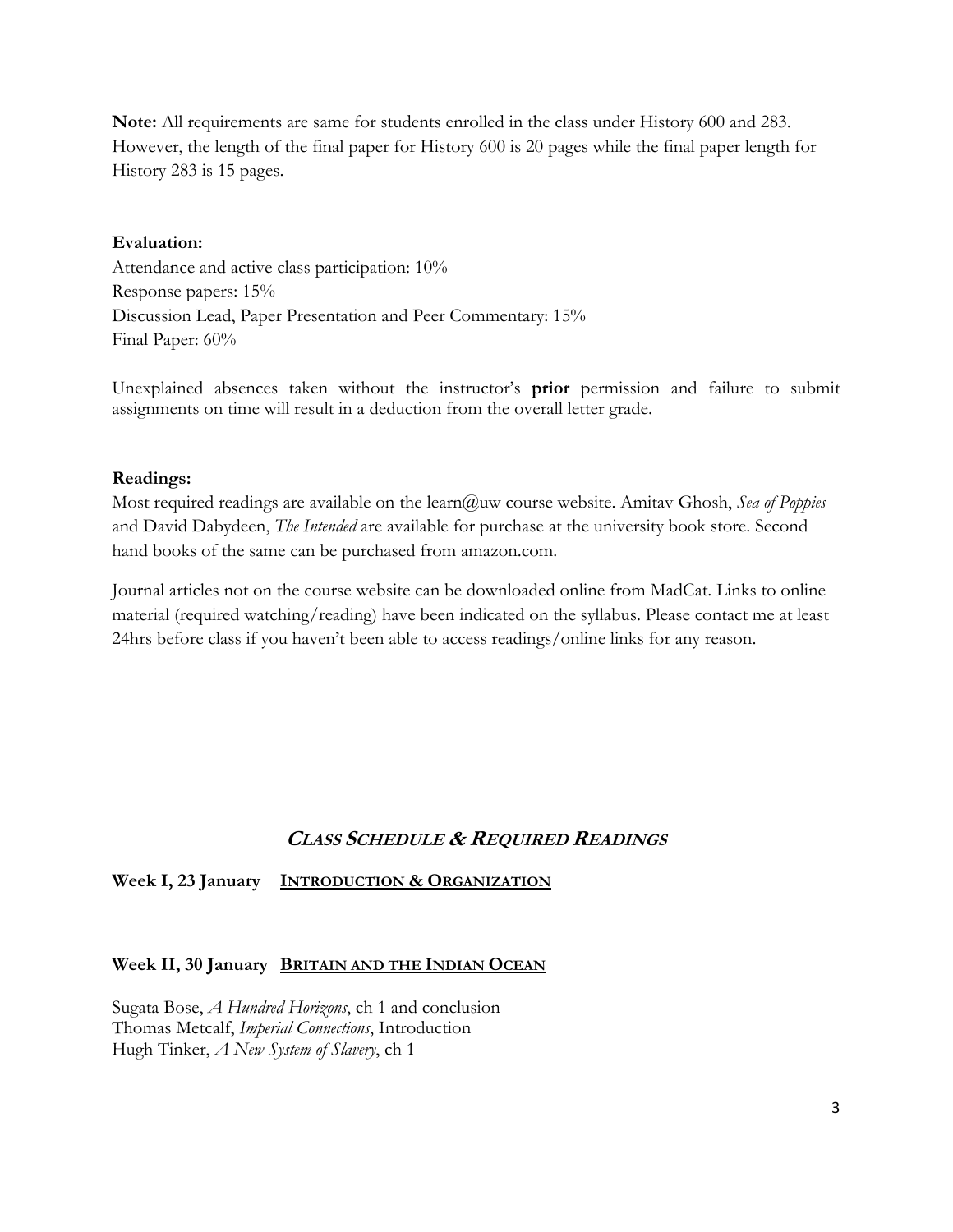# **Week III, 6 February TRADE, INDENTURE AND THE MAKING OF A DIASPORA**

Claude Markovits, *The Global World of Indian Merchants*, ch 1 Carter, *Servants, Sirdars and Settlers,* ch 1 Sugata Bose, *A Hundred Horizons*, ch 3 Rajat Kanta Ray, "Asian Capital in the Age of European Expansion: The Rise of the Bazaar, 1800- 1914", *Modern Asian Studies*, 29, (3) 1995

**Source for Response Paper**: Death of Tharia Topan, *Times of India* Obituary

### **Week IV, 13 February LITERATURE AND THE DIASPORA (I) INDENTURED LABOR: A NEW SYSTEM OF SLAVERY?**

Amitav Ghosh, *Sea of Poppies* (entire book)

**Source for Response Paper**: BBC documentary: When Britain Reinvented Slavery

http://www.youtube.com/watch?v=tL-vtEyGDLI

*\*\*\*Schedule first recommended meeting with RWS this week to discuss response papers between 2/13&2/20\*\*\** 

### **Week V, 20 February IDENTITY AND CULTURE IN A DIASPORIC MILIEU**

Madhavi Kale, *Fragments of Empire*, pp. 150-154 and ch, 7 Brij Lal, "Odyssey of Indenture: Fragmentation and Reconstitution in the Indian Diaspora", *Diaspora*, 5(2), 1996 Prabhu Mohapatra, "'Following Custom?': Representations of Community among Indian Immigrant Labour in the West Indies, 1880-1920", *International Review of Social History*, 51(4), 2004

**Source for Response Paper**: V.S. Naipaul, *Literary Occasions: Essays*, "East Indian", pp.35-44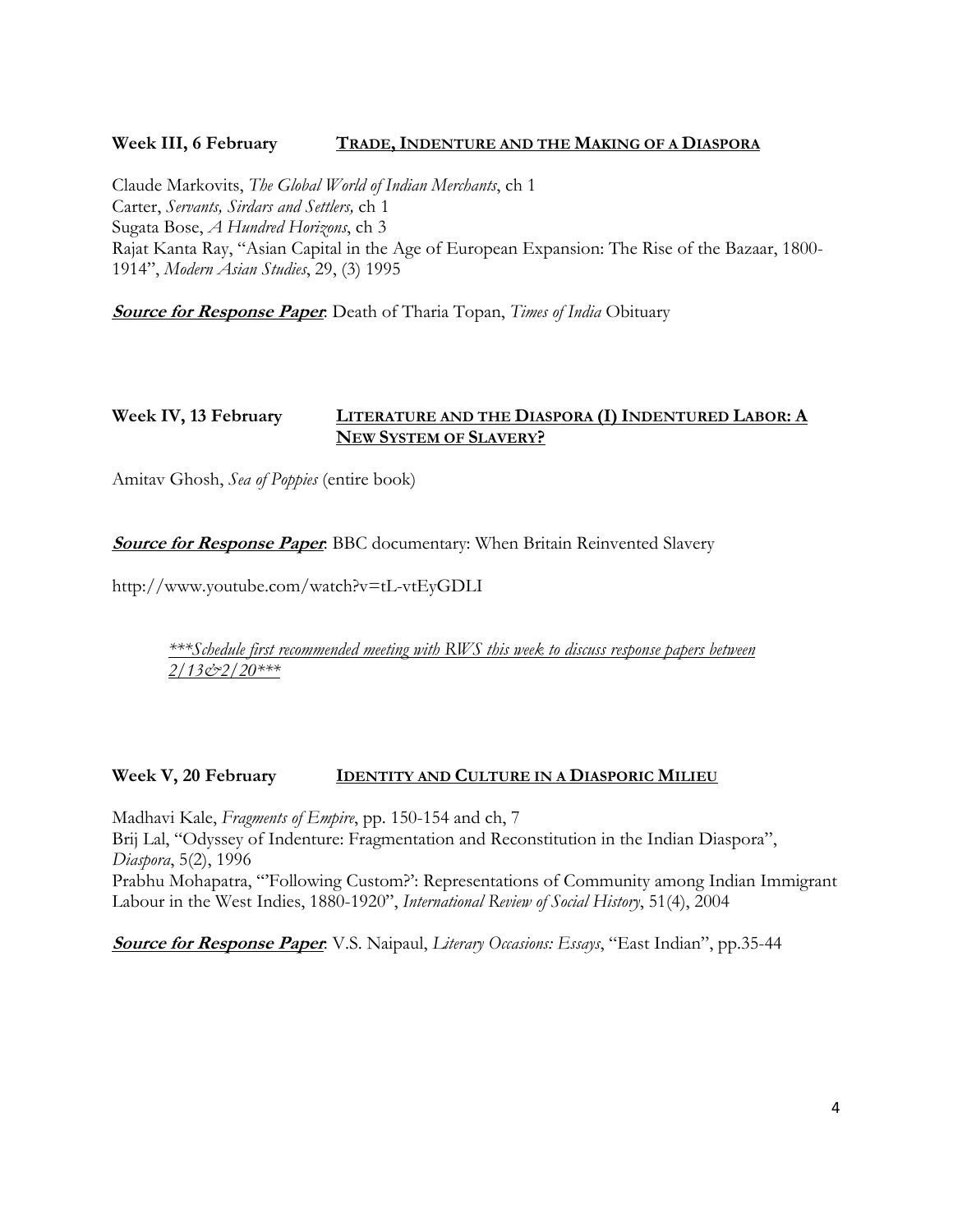### **Week VI, 27 February DIASPORIC POLITICS (I): GANDHI IN SOUTH AFRICA**

Joseph Lelyveld, *Great Soul: Mahatma Gandhi and His Struggle with India* chs 1, 2, 3 & 5

**Source for Response Paper**: M.K. Gandhi, Satyagraha in Africa Preface and chs 1, 2 & 3

### http://www.gandhiserve.org/cwmg/VOL034.PDF

OR

Gandhi (movie directed by Richard Attenborough, 1982). The movie is available at the university libraries and also online on youtube.com.

Respond only to the first part: up till Gandhi's permanent return to India during the First World War

# **Week VII, 6 March DIASPORIC POLITICS (II): KENYA AND AFRICAN PARAMOUNTCY**

I.R.G. Spencer, "First Assault on Indian Ascendency: Indian Traders in the Kenya Reserves 1895- 1929" *African Affairs*, 80(320), 1980

Michael Twaddle, "Z.K. Sentongo and the Indian Question in East Africa", History in Africa, (24), 1997

Sana Aiyar, "Empire, Race and the Indians in Colonial Kenya's Contested Public Political Sphere from 1919 to 1923", *AFRICA: The Journal of the International African Institute*, 81, (1), 2011

**Source for Response Paper**: Ngugui wa Thiong'o, *Weep Not Child*, pp. 7- 9; *Sekanyolya* supplement 1 July 1921; and Resolutions of East African Association, 10 July 1921 (from Harry Thuku, Autobiography, document V)

# **Week VIII, 13 March EXPULSION AND ARRIVAL**

# **\*\*One page on proposed research for final paper due in class. You may set up a meeting with RWS before the proposal is due to discuss ideas\*\***

Hugh Tinker, "Indians in Southeast Asia: Imperial Auxiliaries" in Colin Clarke, Ceri Peach and Steven Vertovec (eds) *South Asians Overseas: Migration and Ethnicity*  Paul Theroux, "Hating the Asians", *Transition, (* 75/76), Anniversary Issue 1997, pp.60-73 Mahoomad Mamdani, *From Citizen to Refugee: Uganda Asians Come to Britain*, pp1-69; 105-114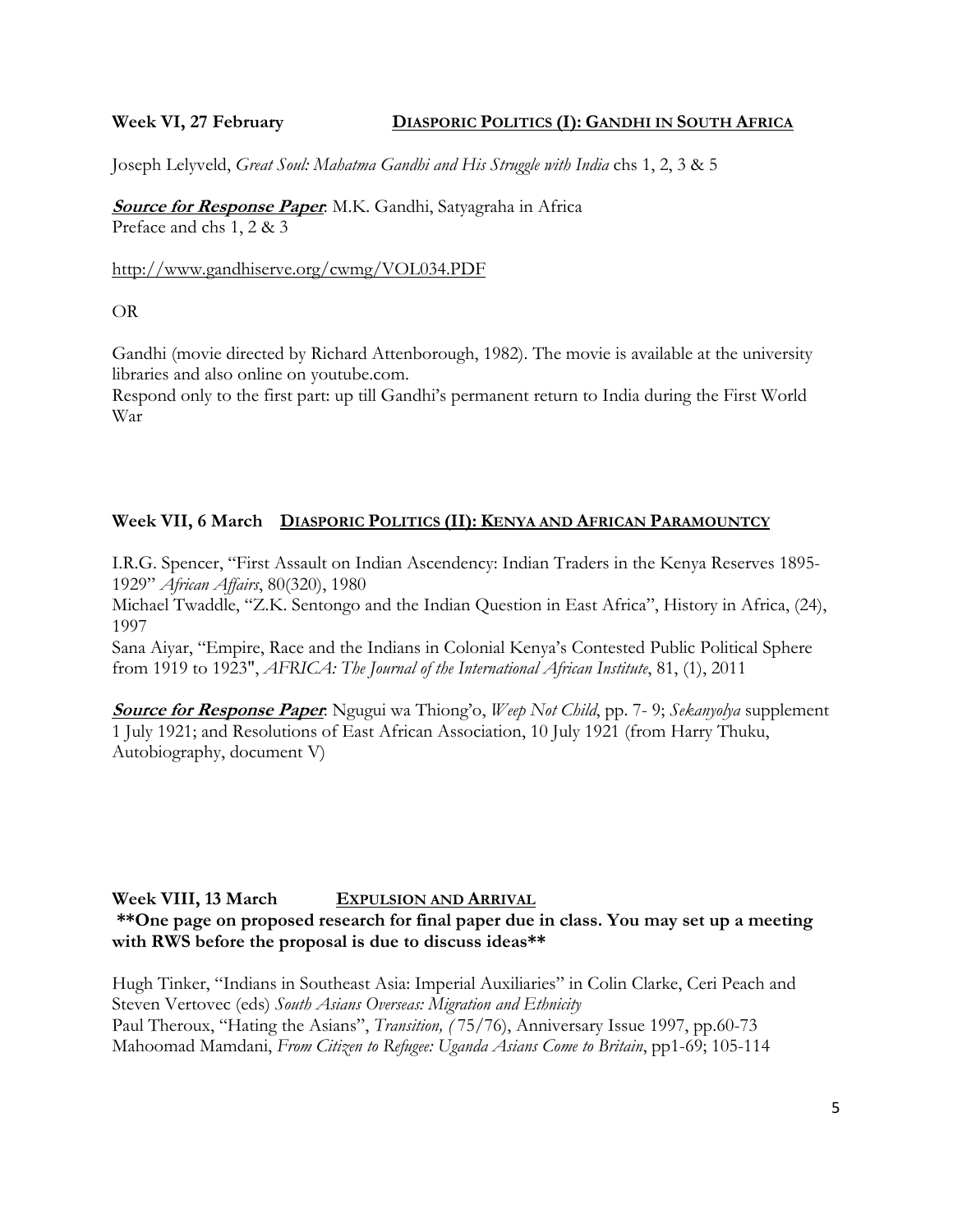Mahmood Mamdani, "The Uganda Expulsion: Twenty Years Africa", *Journal of Refugee Studies*, 265, 1993

**Source for Response Paper**: Siva Naipaul, *North of South: An African Journey*, ch. 3 "Between Master and Slave", pp. 96-122 and any **one** story from: http://www.movinghere.org.uk/stories/stories.asp?projectNo=37&SubmitProject=Go or

http://www.movinghere.org.uk/stories/stories.asp?projectNo=38&SubmitProject=Go

# **Week IX , 20 March LITERATURE AND THE DIASPORA (II): THE MAKING OF MULTICULTURAL BRITAIN**

David Dabydeen, *The Intended* (whole book)

**Source for Response Paper**: Sean Lokaisingh-Meighoo, "The Diasporic Mo(ve)ment: Indentureship and Indo-Caribbean Identity", available at: http://www.cibera.de/fulltext/5/5001/cerlac/papers/pdf/Lokaisingh.pdf

*\*\*\*Schedule second recommended meeting with RWS this week to discuss paper topic and sources between 3/20&2/4/3\*\*\** 

# **Week XI, 27 March SPRING BREAK: NO CLASS**

# **WEEK XII, 3 APRIL INDIVIDUAL MEETINGS ON 4/3 & 4/5**

**STUDENTS SHOULD COME TO THIS MEETING HAVING IDENTIFIED THE PRIMARY SOURCES THEY INTEND TO USE FOR THEIR PAPERS**

**Week XIII, 10 April** No Class: Work on Papers

> *\*\*\*Schedule third recommended meeting with RWS to go over paper draft between 3/19 & 3/17 BEFORE paper draft is due\*\*\**